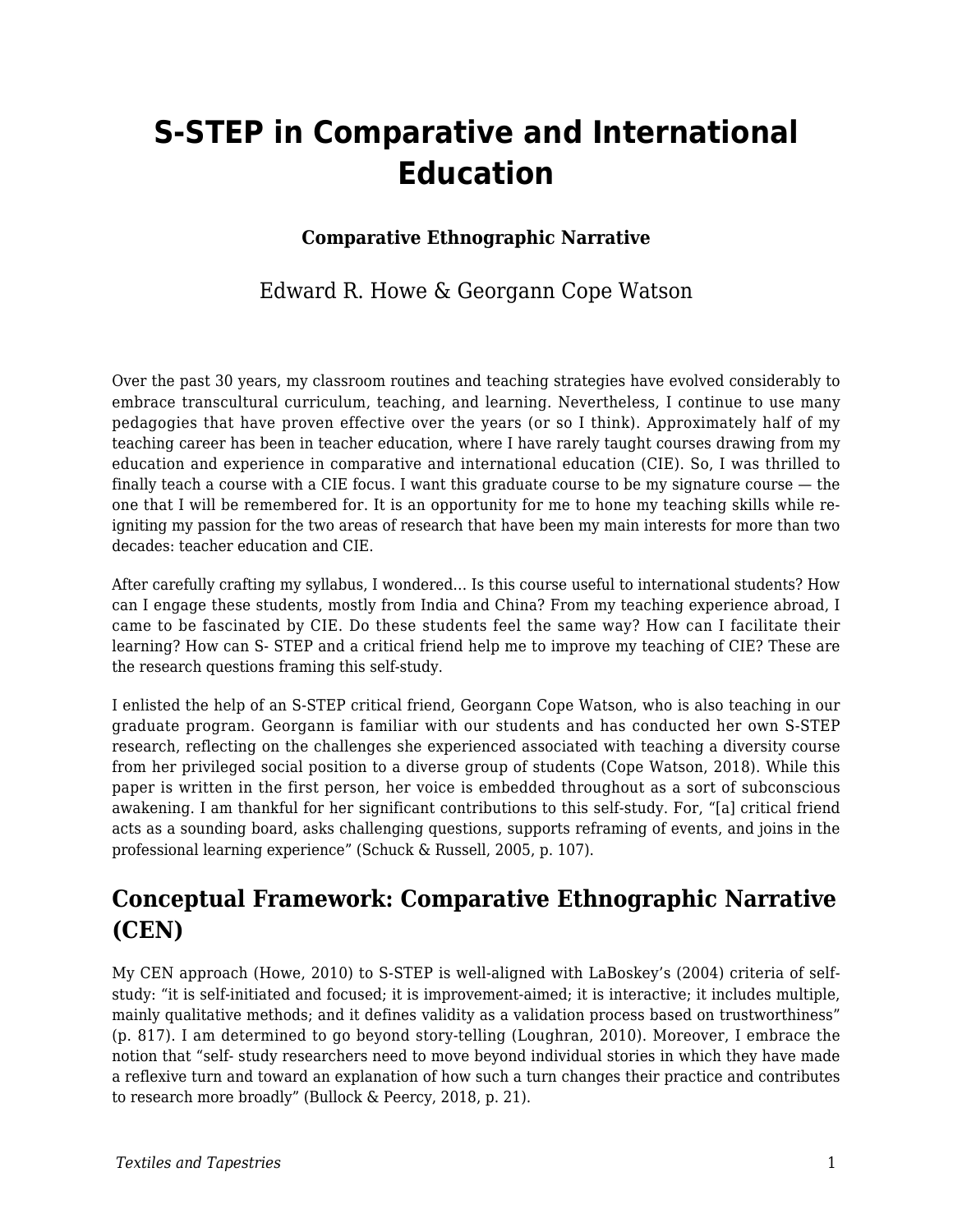Dewey (1938) and Connelly and Clandinin (1988) have greatly influenced my thinking. Furthermore, Schwab's (1983) curriculum grounded in four commonplaces: teacher, learner, subject matter, and milieu, also strikes a chord with me as a practitioner. In addition, international narrative inquiry scholarship highlighting the importance of cultural context nurtures my evolving conceptual framework (Elbaz- Luwisch, 2010; Trahar, 2011). Specifically, as a teacher educator, I use narrative inquiry in both my teaching and research (Clandinin, 2007; Clandinin & Connelly, 2000; Huber, J., Caine, Huber, M., & Steeves, 2013; Pinnegar & Daynes, 2007; Xu & Connelly, 2009). Narrative research collaborations have become a seminal part of my work (Cope Watson & Howe, 2020; Howe & Arimoto, 2014; Howe & Xu, 2013).

S-STEP research complements narrative inquiry (Kitchen, 2009; Kosnik & Beck, 2010; Loughran, et al., 2004). Craig (2008) eloquently pointed out the origins of self-study in the seminal work of Joseph Schwab. Indeed, self-study has proven a natural fit for teacher educators (Loughran, 2007).

# **Objectives**

In keeping with the Castle Conference theme of Self-Study for Envisioning New Ways of Knowing, in this paper, I critically analyze my teaching of graduate students in a new graduate course in Comparative and International Education through S-STEP with the help of a critical friend. In addition, I explore CEN as another way of knowing within the S-STEP space.

# **Methods**

Comparative ethnographic narrative (CEN) is a blend of reflexive ethnography (Etherington, 2006) and narrative inquiry (Clandinin & Connelly, 2000). Essentially, CEN is a collaborative narrative inquiry—*comparative* (as it involves comparing one's experiences with others); *ethnographic* (in situ, long term participant- observation); and *narrative* (incorporating peer to peer extended conversations). It is a form of self-study, joint auto-ethnography, or other forms of collaborative, interpretive research (Ellis & Bochner, 2000; Loughran, 2007). This self-study builds on previous transcultural research using CEN (Howe, 2005a, 2005b; Howe & Xu, 2013). CEN unearths rich, descriptive narrative data. The CEN cyclical process of telling stories, reflecting on stories and retelling stories with co-researchers or a critical friend, helps facilitate interpretation and deep analysis, to uncover lived experiences.

Narrative inquiry is an effective approach to recover and reconstruct personal practical knowledge through an exploration of "images, personal philosophies, rules, practical principles, rhythms, metaphors, and narrative unity" (Connelly & Clandinin, 1988, p. 59). Knowledge is a narrative construct, which references the totality of a person's personal practical knowledge gained from formal and informal educational experience (Xu & Connelly, 2009, p. 221). Naturally, teacher educators use storytelling in their personal and professional lives. Thus, it is an integral part of my curriculum, teaching and learning.

Upon ethic review board approval from our university, I collected data on my teaching in the fall of 2019. Weekly reflections and *teacher-to-teacher conversations* with my critical friend resulted in more than 50 pages of data, including several pages of text per lesson, detailed student feedback, photos, and audio files. In early January, long after I finished grading research papers, the course evaluation arrived in my email inbox, completing my set of data — prompting me to begin my data analysis in earnest. As I analyzed the text, with my multi-coloured highlighters in hand, I re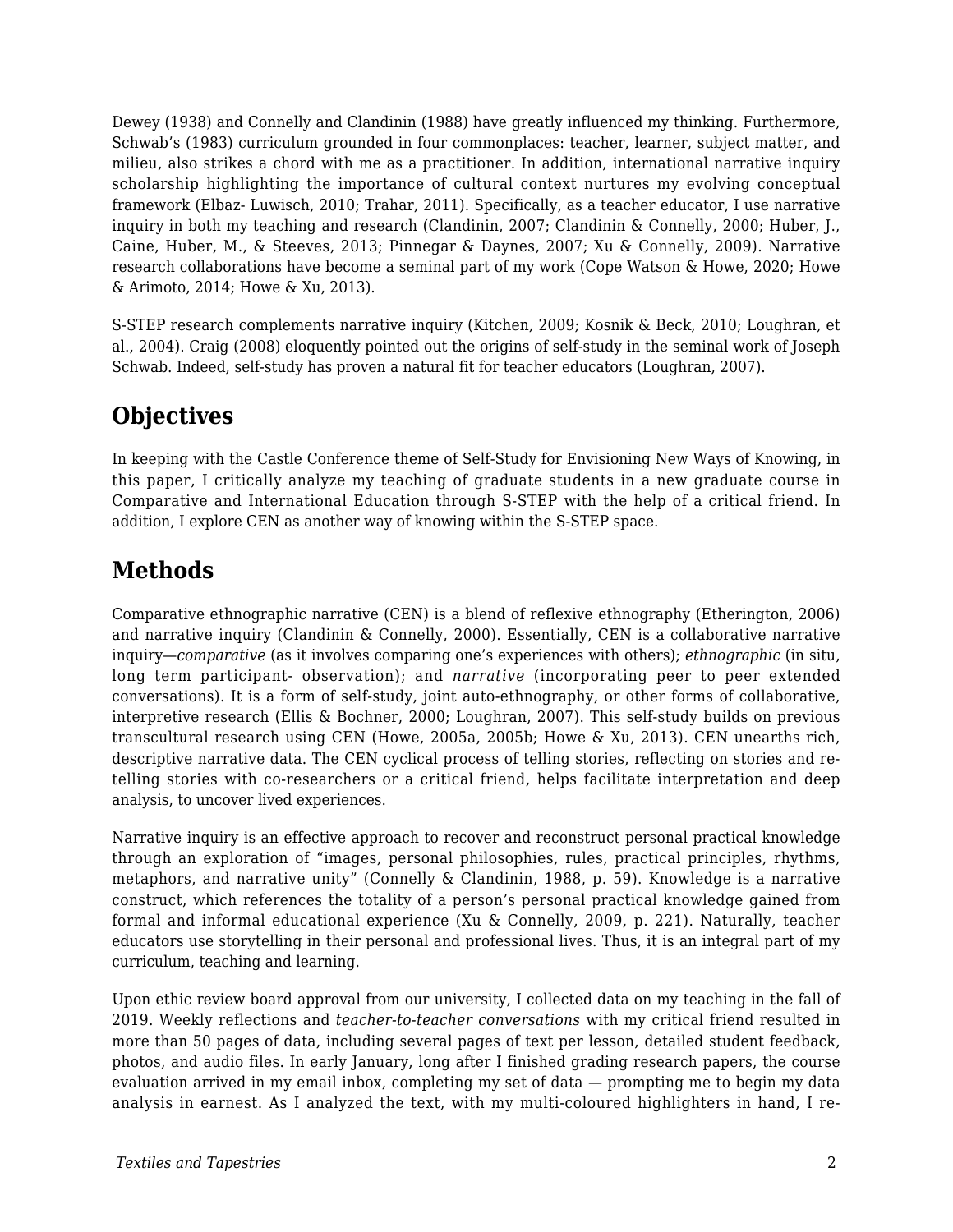discovered themes that had emerged over the 13 weeks of classes. While I am reluctant to label these themes, and many of them cross boundaries, I found Creswell's (2018, p. 197) expected, surprising, and unusual framework helpful.

In this S-STEP, I wrote detailed weekly reflections on my teaching of a new course in an e-journal for 13 weeks. In addition, I reflected on written feedback from students, at the end of each class and at the end of the term through course evaluation. I shared my reflections with a critical friend via email and in person or by phone bi-weekly. Then, together we made meaning from them. Interpretive data was coded into expected, surprising and unusual themes (Creswell, 2018, p. 197). Thus, the research text evolved from our *teacher-to-teacher conversations* (Howe, 2010; Yonemura, 1982). My critical friend helped me to confirm and verify that these were the most meaningful themes amongst the many interesting reflections made.

## **Outcomes**

Expected themes included startup routines, classroom management, time management, groupwork, Moodle, information technology, and assessment/evaluation. Surprising themes pertained to the following: cultural context; international students; bi-polar nature of the classroom and subsequent focus on India and China in discussions; and most significantly my transformative teaching strategies resulting from S-STEP. Some unusual themes identified were: differences in student feedback online versus on paper; critical response questions as a means to promote both online and in-class discussion; variations on traditional *Think-Pair- Share* teaching strategies; S-STEP as micro-teaching; and Indigenous pedagogies and games as a means to stay on-task and off devices. I identified three major themes amongst the various sub-themes: 1) classroom management; 2) international students, and 3) transformative teaching strategies dealing with the changing cultural context. This self-study is the first step in my evolution as a novice S-STEP researcher.

Clearly, it is beyond the scope of one paper or one study to address all the layers of my embedded teaching practices. So, I have decided to continue this study next year and every year afterward, as long as I continue to teach this graduate course in CIE. Thus, in this paper, I wish to focus on examples that highlight how this self-study has enabled me to improve my classroom management, better understand our international students and develop transformative teaching strategies dealing with the changing cultural context. What follows are three edited reflections from Day 6, Day 10, and Day 11 to illustrate my growth, the depth of analysis, and the significance of outcomes for my teacher education practice. I include some student feedback in addition to comments from my critical friend.

#### *Day 6 October 9, 2019*

Today's lecture and reading were closely tied together as it is a presentation modified from the talk I gave at a conference in 2013 and paper published a year later. I explained to the students that just like artists who play their "greatest hits" to audiences, while I am passionate about global citizenship education, I was getting a bit tired of saying the same things over and over… I said that back in 2013, it was cutting edge to talk about plastics in the ocean and sustainability but nowadays, it was rather well-known. Also, I told students I was more interested in hearing what they had to say, so I skimmed over some of the slides in order to allow more time for discussion. I did this deliberately. Rather than actually cutting the slides, I prefer to keep them in place, as students can read them over on their own time, instead of listening to me drone on! In any case, I think I covered the most important points, leaving plenty of time for discussion. I paused at some slides and asked students to recall the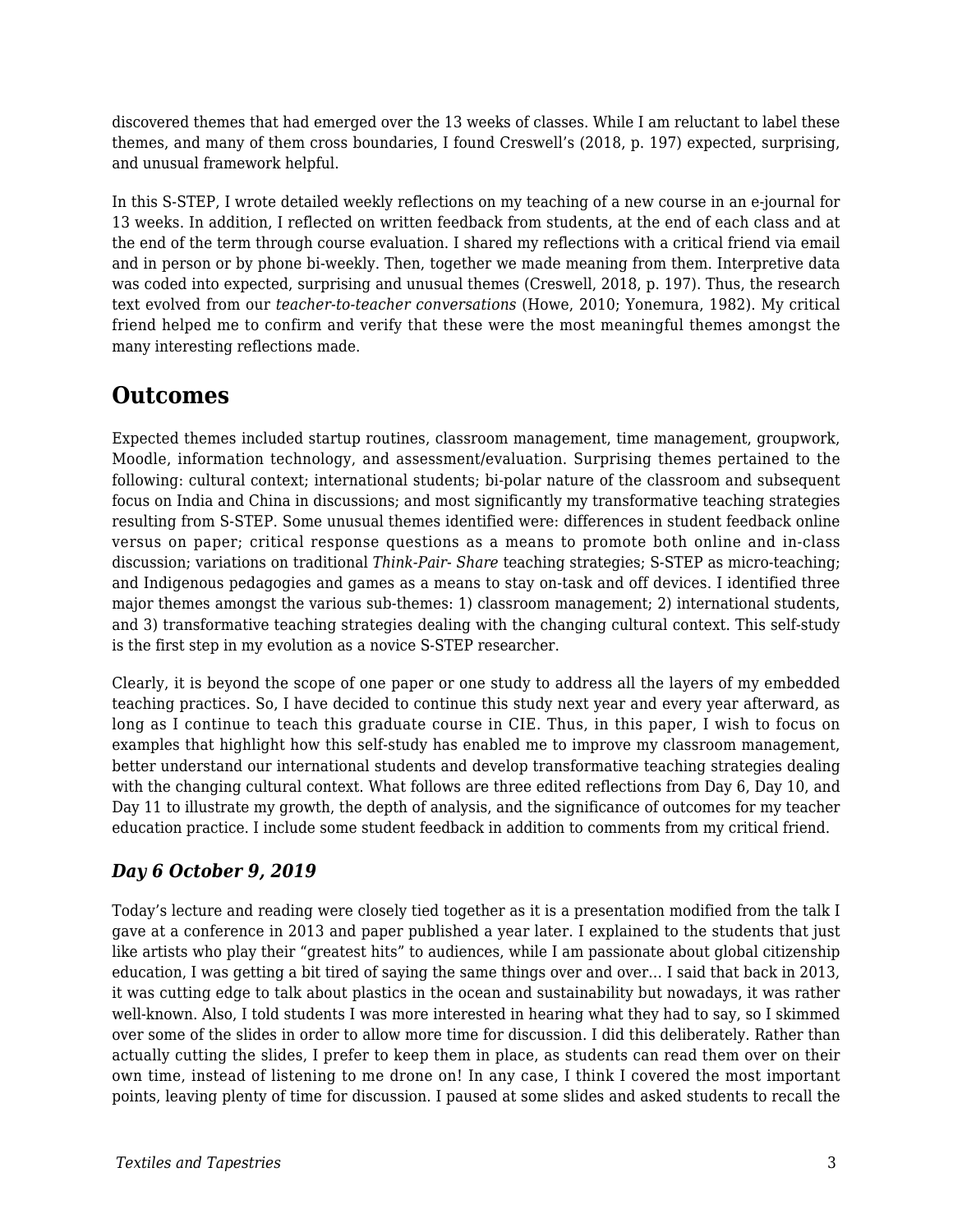details of the case studies outlined in the paper. This was effective in checking if they had read the paper or not! As some of the data is a bit dated, I asked students to check the CIA World Factbook for recent data. It was a teachable moment about how important it is to update your data. One student was quickly able to find the answers. He called them out and I wrote them on the board.

Ahead of class, I copied the paper and decided to break the class up into 7 groups for a jigsaw summary of the reading, similar to last time, with each group being asked to summarize a different section of the paper and using the whiteboards. I told students that teachers are often faced with choices like, "do I let the students choose their own groups, or do I randomly assign them to groups or do I simply go with their online discussion groups?" I decided to let them vote for either 1) Random or 2) Same as Online Groups. The students unanimously chose 2). I said, while it is sometimes good to work with new people, I would respect their wishes.1 So, they quickly got to work as I handed out materials.

It is noteworthy that students are chatting away in their own languages during this activity. So, I have no way of knowing if they are on task or not, other than I can see that they wrote their summaries on the whiteboard, which were generally well done. Most groups filled the whiteboard space. As I was concerned about spending too much time asking each group to present their summaries, I decided to simply underline one word or phrase in each summary, and then I asked them to please form a sentence that captures the essence of that word. I chose words like "transformational teacher" or "social justice" or "equity" and so on. I really liked how this worked. With a little thought, weaker students were able to provide a sentence. I would like to use this teaching strategy again.

After the break, as is our routine, we had a student presentation. At the end of the presentation, we were asked to form a circle and to answer 2 questions. So, we went around the circle twice. While some students chose to "pass" almost everyone participated and expressed their opinions.2 My only criticism from today's lesson is that once again our discussions tended to focus on "Chinese education problems" and "entrance exams" and so on. I need to find ways to steer the conversations away from simply complaining about China (or comparing China with India as to which is tougher on students). One of the best aspects of today's lesson is that all students were able to participate fully and they were actively engaged. In fact, the student presentation on the UK, helped to facilitate that. Below are the 2 student feedback responses from Moodle:

So wonderful to watch the video. But if that possible, could you please add subtitles, sometimes just hearing can be hard for international students to understand. (S1) [Note: Today's student presentation had a YouTube clip with English sub-titles.] Enjoying the classes more day by day, Thank you! (S2)

1 Critical Friend Comment: I wonder if this should depend on graded assignments, where students have autonomy and choice to decide who to work with, and with nongraded learning activities you could create groups for collaborative knowledge sharing.

2 This is the talking circle? I haven't tried it yet. Think about the ways it might speak to your philosophy of teaching and align with the way you want to honour voice.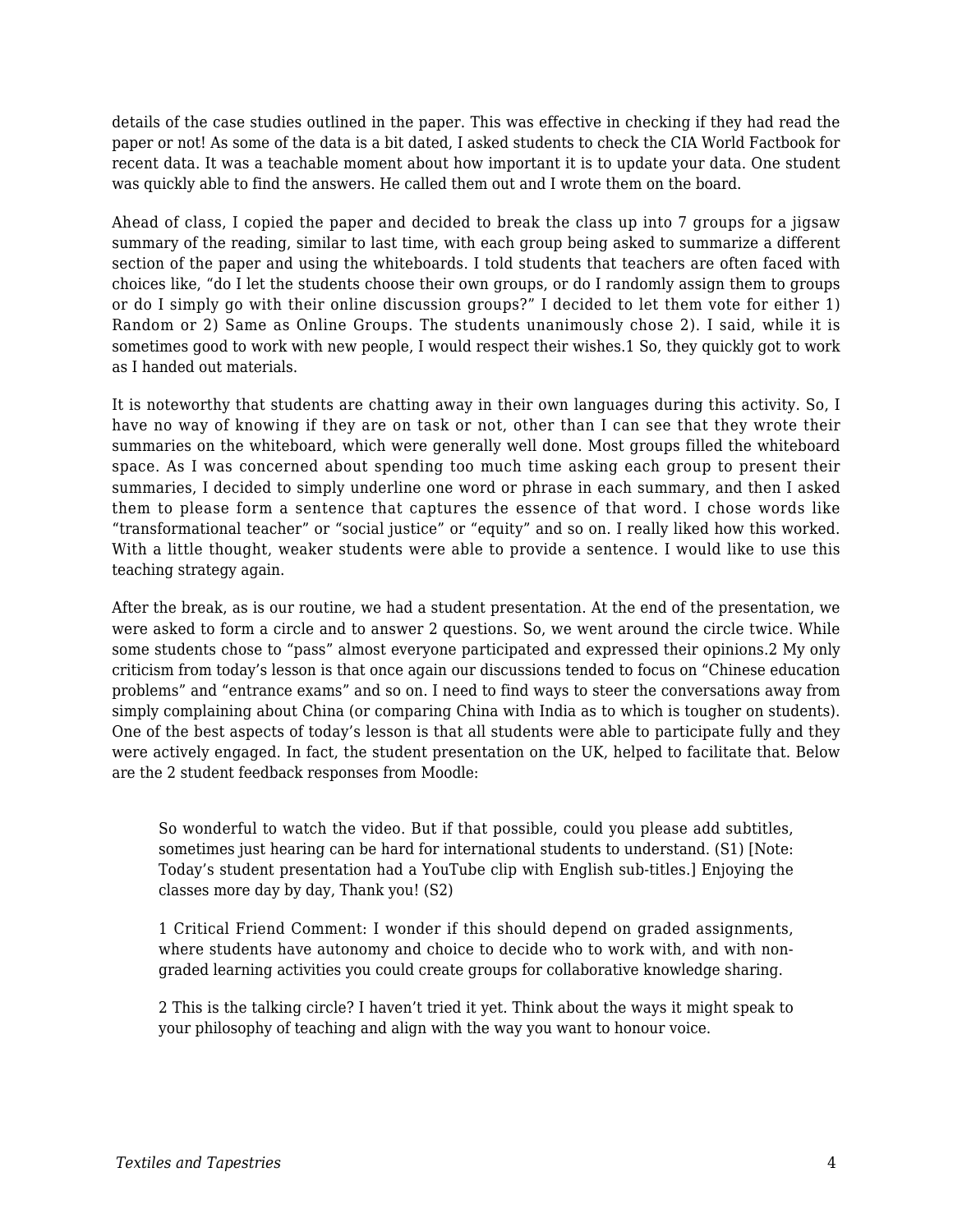#### *Day 10 November 6, 2019*

Today I decided to cut my lecture in order to make the class more student-centred. So, we devoted the first half of the class to a new jigsaw activity. We spent the first 10 minutes in an anticipatory set. I explained that each group would identify a theme from our reading, each group member would use a different coloured highlighter to select evidence from the reading to support the theme, and then each student would write a critical response to that theme. I asked for suggestions how to form groups of 3. The teacher domestic student suggested we use our birthdays as an ice-breaker and then to line up in order from January to December. So, I asked them to line up and I went "A, B, C" and so on. I instructed group A to sit at the tables at the front, B at the next group of tables, and C, D, E, and F in a clockwise manner. I asked one student from each group to come up and gather materials.

I am pleased with this new activity. While the students were busy, I thought carefully about how to present their work. I decided to tie into the "bridging gaps" metaphor. So, rather than going with the tree branches idea, I went with a bridge (see Figure 1). This is an example of how something that was originally planned one way got changed mid-lesson. I had been thinking to use the bridge as it is the first slide in my presentation, but until I got to the class, I had not thought about how the students would actually display their work in a cohesive way. On the left, I wrote *Theory, Research, University* and on the right I wrote *Practice, Teaching,* and *K-12*. I asked students to help me generate these *false dichotomies*. I then added *West* and *East* to my image and a bridge between. I wrote A, B, C, D, E, and F on the whiteboard to indicate where each group was to place their work. I gave students about 45 minutes to do this task. We spent about 10 minutes going over their themes. I then quickly went through my slides to share some of the images with them and some of my reflections. Overall, I think this lesson was effective. I might change a few things next time. I am not sure there was much meaning attached to the ribbon down the centre of the page, other than me calling it a "support" for our bridge. It did look something like the supports in the image on slide one. But the brown construction paper was perhaps not the best choice. Maybe it would make more sense to have blue for water? I did not give much thought to the colours. Well, in fact, I chose brown as it is a good contrast to the white paper for cutting and pasting and it is in keeping with an earth/tree theme. It will be interesting to see what students have to say about this jigsaw activity. They seem to like doing different things. What students do not like cutting and pasting? It seems students appreciated the jigsaw activity as shown in their comments:

Honestly speaking it was a great opportunity for me to reflect on authors' transcultural experiences. It was creative n joyful method to do in class. (S1)

I would like to appreciate the small group activity to give us an opportunity to reflect our own experiences and also by relating our experiences with the authors. (S2) Jigsaw activity is informative and thought-provoking. (S3)

I was little nervous when it was my first class of this course in Sept. but now I love this class because of the congenial environment you have created!! And today's activity was again awesome... Thanks to you! (S4)

I felt the lesson was effective. Always good to have an alternative means of expressing our knowledge of the readings, both to keep things fresh and to give us future educators another tool in our toolbox. (S5)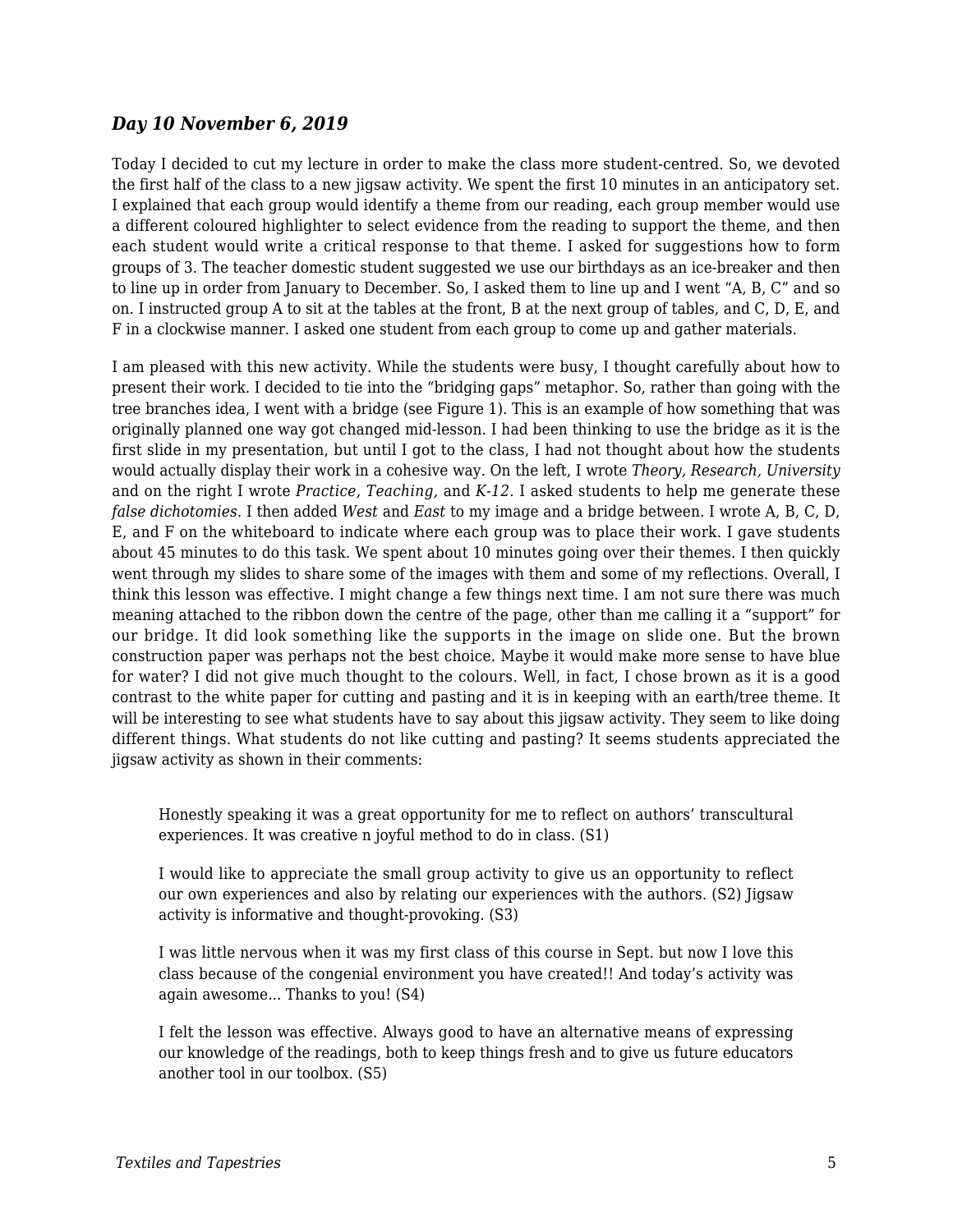#### **Figure 1**

*Bridging Gaps in Teacher Development Jigsaw Activity*



#### *Day 11 November 13, 2019*

I placed materials at each table and wrote today's agenda on the whiteboard as well as "Please sit in the same groups as last day!" I put up 2 poster examples and used the Doc Cam for my own educational chronicle example showing both life events and formal educational experiences on a timeline. I let students know that I had deliberately placed materials at the tables, to signal to them that we would be starting with a group activity. I explained that this is a teacher strategy and that I was trying to "lead by example" to show them ways to effectively manage the class. I mentioned that I wanted them to work in heterogeneous groups of 3. I also said that this might take them out of their "comfort zone" as they might have to work with others besides their friends. Despite my efforts though, while there were some groups of 3, I saw a Chinese student all alone and when 2 Indian students arrived late, they formed their own group of 2. So, this compounded problems in terms of grouping. But I think the real issue is that many of these students are not comfortable working with others outside their own ethnic group. I see a strong resistance from both Chinese and Indian students to mix. And this is rather surprising to me as these students are nearing the end of their coursework. They have taken a number of classes together. They are like a cohort. They all know one another!

I told them that it was unacceptable to be alone or in a group of 2. So, the lone Chinese student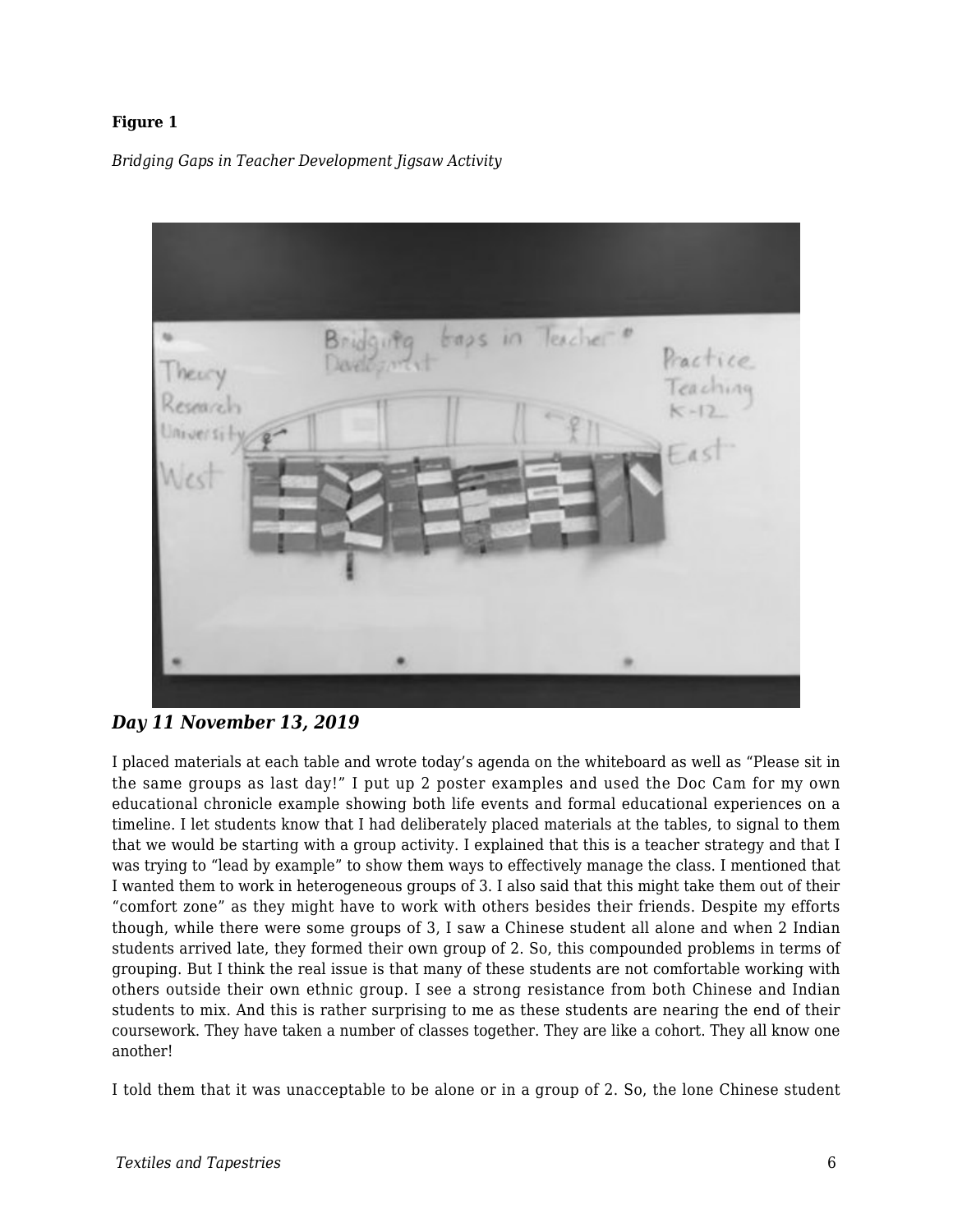joined another Chinese group, making a group of 4 rather than joining the 2 Indian students, seated right by her. When I questioned that, they all piped in that there were 2 other students coming. Indeed, they did arrive and with 17 students, we have to compromise with two groups of 4 (ie.  $3x3 +$ 4x2 =17). I quickly explained what we were doing and pointed to the examples. Students were instructed to create their own educational chronicles. I told them to reflect on their critical incidents and to share some of these with their group as they worked. Next, they were instructed to create a group poster with the river metaphor, with each of them represented as a stream, flowing into Thompson Rivers University (TRU). I told them that when done, they were to place their posters up on the whiteboard and to look at each others' during the break.

During the group activity, I circulated about and commented to students on their educational chronicles. This is a good way to get to know them better. I remarked that it was impressive that they could remember back to pre-school days. One student wrote about Cosplay. Another mentioned that most of her memories had to do with exams. Interestingly, one group chose Pikachu as a metaphor rather than the river.

This might be due to the fact, in my examples, some were not rivers. One was a tree. Seven students provided anonymous feedback via the Moodle feedback forum which I have found to be more immediate and far more effective that the course evaluations:

I appreciate the hands-on work of today's lesson. Instead of telling us about narrative inquiry, you allowed us to reflect on our own narrative journeys (with the river acting as an apt metaphor for a life's narrative) while engaging with the narratives of our group members. The variety offered in lesson delivery methods in this course is appreciated. (S1)

Wonderful activity (S2)

Great way of making the class interesting and keeping the students involved in studies in light hearted way... (S3)

I really appreciate the activity because it was kind of throwback of memories for me and I really like it. (S4)

This class was still my favorite part at the beginning, the game and the team cooperation. I like cooperation very much, because when I worked together to complete the task, I could clearly see my own deficiencies and the parts that I am

good at. I also know the strengths of other team members and learn. Besides, I can know more about my team members and develop friendships. (S5)

I have made more friends. This is more important than anything to me. I also enjoyed the group's presentation, and my classmates enriched my educational background in different countries. At the same time, I can also find a more suitable teaching method for my future. I think the important aspect of narrative inquiry is the reflection and find the connection. Class time is limited and reflecting. Maybe our reflection could start from higher education in next time. (S6)

Through today's event, I made a timeline of my own experience. Through lectures, learn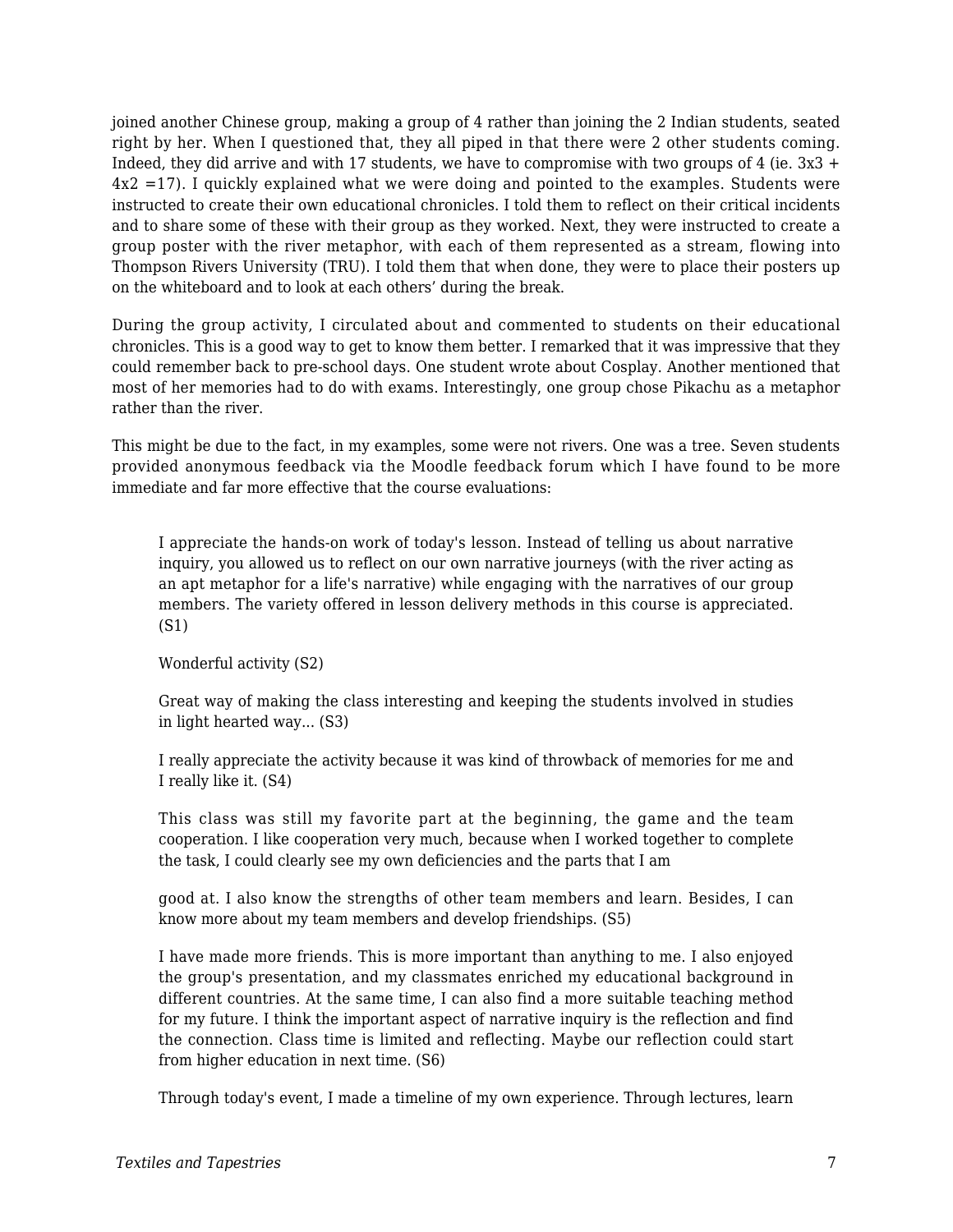about the Finnish education system and reflect on the problems of Chinese education. (S7)

#### **Figure 2**

*Educational Chronicle: Rivers of TRU Activity*



## **Conclusion**

Through my S-STEP research, I have uncovered significant insights into my teaching practices. Moreover, I have strengthened my teaching through the adoption of culturally relevant pedagogies. For example, I have learned that there are ways to facilitate a class discussion that respect all students and allow typically marginalized international students to have a voice. Utilizing online discussion groups of three students as a precursor to discussions in class, students have more opportunities to express their opinions prior to class, to further refine their thinking and to practice their responses in preparation for class. Other insights gained include Indigenous ways of knowing, such as a talking circle, used at the start or end of the course. Also, I have learned that some students do not have any cultural reference to draw upon for activities such as role-play or presentations.

In addition, through this study, I have built on my CEN conceptual framework and further refined my notions of teacher acculturation. This research prompted me to reflect deeply on my own teaching philosophy. As teaching is largely a cultural activity, learning to teach cannot be explained merely by formal mechanisms of professional development… Learning to teach is a far more personal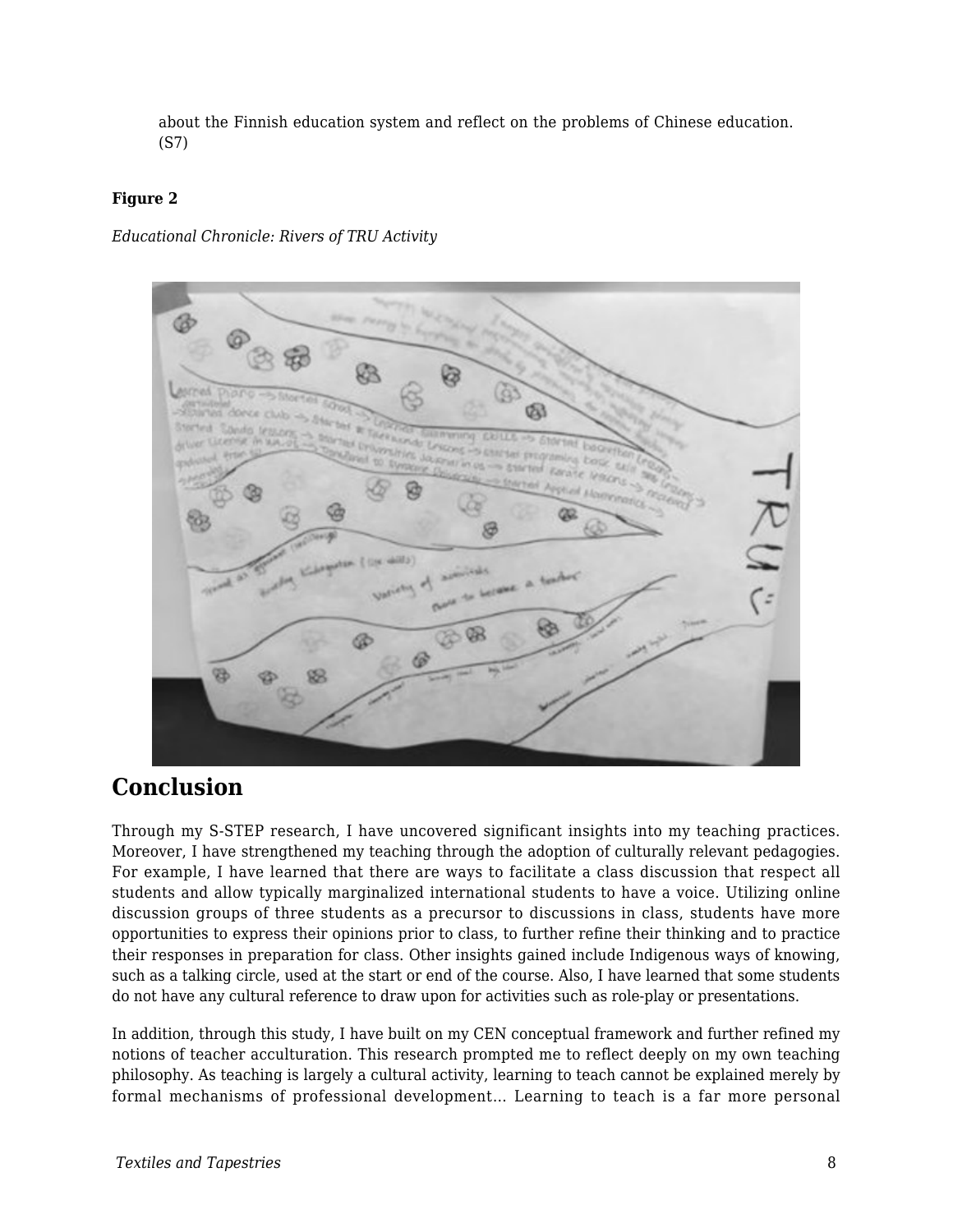endeavour. Thus, I now see S-STEP has been part of my own conceptual framework all along.

My study is a modest attempt to improve my teacher education practices within the context of a graduate course in comparative and international education. The insights gained are particularly significant in light of increasing international student mobility and the changing multicultural nature of our classrooms in Canada and elsewhere. As many of my graduate students are from various nations, I am learning effective culturally relevant pedagogies. I look forward to sharing some of these with S-STEP colleagues via interactive presentations at Castle Conferences.

### **References**

Bullock S. M. & Peercy, M. M. (2018). Crossing boundaries to challenge the self- study methodology: Affordances and critiques. In D. Garbett & A. Ovens (Eds.), *Pushing boundaries and crossing borders: Self-study as a means for researching pedagogy* (pp. 19-25). S-STEP.

Clandinin, D. J. (Ed.). (2007). *Handbook of narrative inquiry: Mapping a methodology*. Sage Publications.

Clandinin, D. J. & Connelly, F. M. (2000). *Narrative Inquiry: Experience and story in qualitative research*. Jossey-Bass.

Cope Watson, G. (2018). S-STEP methodology to study teaching graduate students. In D. Garbett & A. Ovens (Eds.), *Pushing boundaries and crossing borders: Self-study as a means for researching pedagogy* (pp. 279-285). S-STEP.

Cope Watson, G. & Howe, E. R. (2020). Narrative metissage: An S-STEP for reconciliation and decolonization of teacher-educator practice. In C. Edge, A. Standerford & B. Bergh (Eds.), *Textiles and tapestries: Self-study for envisioning new ways of knowing (pp. xxx-yyyy). S-STEP.* 

Craig, C. J. (2008). Joseph Schwab, self-study of teaching and teacher education practices proponent: A personal perspective. *Teaching and Teacher Education, 24*(8), 1993-2001.

Creswell, J. W. & Creswell, J. D. (2018). Research design: Qualitative, quantitative and mixed methods approaches (5th ed.). Sage.

Dewey, J. (1938). *Experience and education*. Collier Books.

Elbaz-Luwisch, F. (2010). Writing and professional learning: The uses of autobiography in graduate studies in education. *Teachers and Teaching: Theory and Practice, 16*(3), 307-327.

Ellis, C. S. & Bochner, A. (2000). Autoethnography, personal narrative, reflexivity: Researcher as subject. In N. Denzin & Y. Lincoln (Eds.), *The Handbook of Qualitative Research* (pp. 733-768): Sage.

Etherington, K. (2006). Reflexivity: using our 'selves' in narrative research. In S. Trahar (Ed.), *Narrative Reasearch on Learning: comparative and international perspectives (pp. 77-92).* Symposium Books.

Howe, E. R. (2005a). Japan's teacher acculturation: A comparative ethnographic narrative of teacher induction (PhD Abstract). *Compare*, 35(3), 339.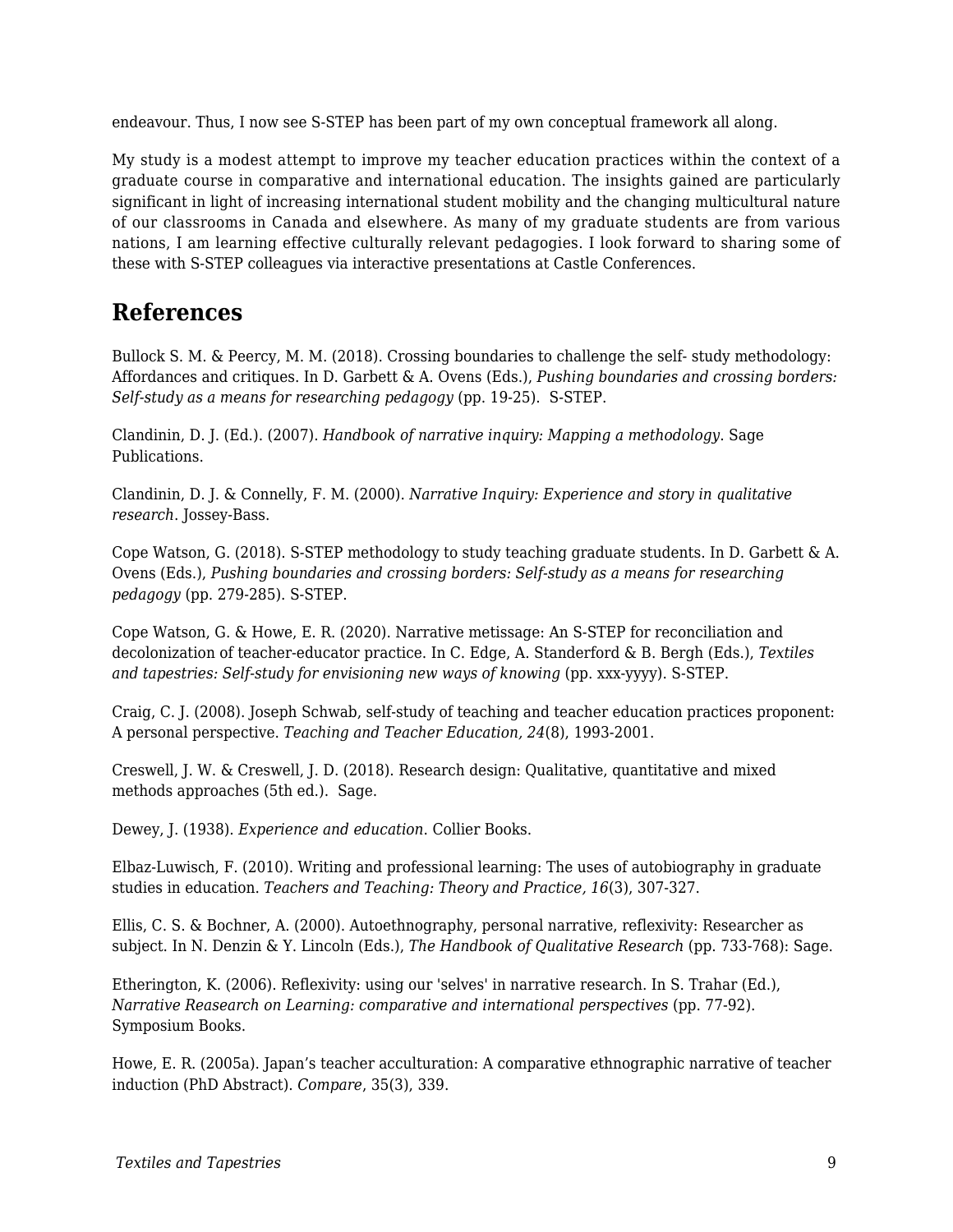Howe, E. R. (2005b). Japan's teacher acculturation: critical analysis through comparative ethnographic narrative. *Journal of Education for Teaching: International Research and Pedagogy*, 31(2), 121–131.

Howe, E. R. (2010). A Comparative Ethnographic Narrative Approach to Studying Teacher Acculturation. In V. L. Masemann & S. Majhanovich (Eds.), *Papers in Memory of David N. Wilson: Clamouring for a Better World* (pp. 121-136)*.* Sense Publishers.

Howe, E. R. & Arimoto, M. (2014). Narrative teacher education pedagogies from across the Pacific. In C. Craig & L. Orland-Barak (Eds.), *International Teacher Education: Promising Pedagogies Advances in Research on Teaching (Part A),* Vol. 22, 217-236. Emerald.

Howe, E. R. & Xu, S. J. (2013). Transcultural teacher development to foster dialogue among civilizations: Bridging gaps between East and West. *Teachers and Teacher Education: An International Journal of Research and Studies, 36*, 43- 53.

Huber, J., Caine, V., Huber, M., & Steeves, P. (2013). Narrative inquiry as pedagogy in education: The extraordinary potential of living, telling, retelling, and reliving stories of experience. *Review of Research in Education, 37*(1), 212-242.

Kitchen, J. (2009). Passages: Improving teacher education through narrative self- study *Research methods for the self-study of practice* (pp. 35-51): Springer.

Kosnik, C. & Beck, C. (2010). *Redesigning a teacher education program: A story of our challenges and successes.* Paper presented at the Conference Paper Proceedings of The 8th International Conference on Self-Study of Teacher Education Practices. Navigating the Public and Private: Negotiating the Diverse Landscape of Teacher Education, East Sussex, England.

LaBoskey, V. K. (2004). The methodology of self-study and its theoretical underpinnings. In J. J. Loughran, M. L. Hamilton, V. K. LaBoskey, & T. Russell (Eds.). *International handbook of self-study of teaching and teacher education practices.* (pp. 817-870). Springer.

Loughran, J. (2004). A history and context of self-study of teaching and teacher education. In J. J. Loughran, M. L. Hamilton, V. K. LaBoskey, & T. Russell (Eds.). *International handbook of self-study of teaching and teacher education practices.* (pp. 7-40). Springer.

Loughran, J. (2007). Researching teacher education practices: Responding to the challenges, demands, and expectations of self-study. *Journal of Teacher Education, 58*(1), 12-20. doi: 10.1177/0022487106296217

Loughran, J. (2010). Seeking knowledge for teaching teaching: Moving beyond stories. *Studying Teacher Education, 6*(3), 221-226.

Loughran, J., Hamilton, M. L., LaBoskey, V. K., & Russell, T. (2004). *International handbook of selfstudy of teaching and teacher education practices*: Springer.

Pinnegar, S., & Daynes, J. G. (2007). Locating narrative inquiry historically: Thematics in the turn to narrative. In D. J. Clandinin (Ed.), *Handbook of narrative inquiry*. Sage Publications.

Schuck, S. & Russell, T. (2005). Self-study, critical friendship, and the complexities of teacher